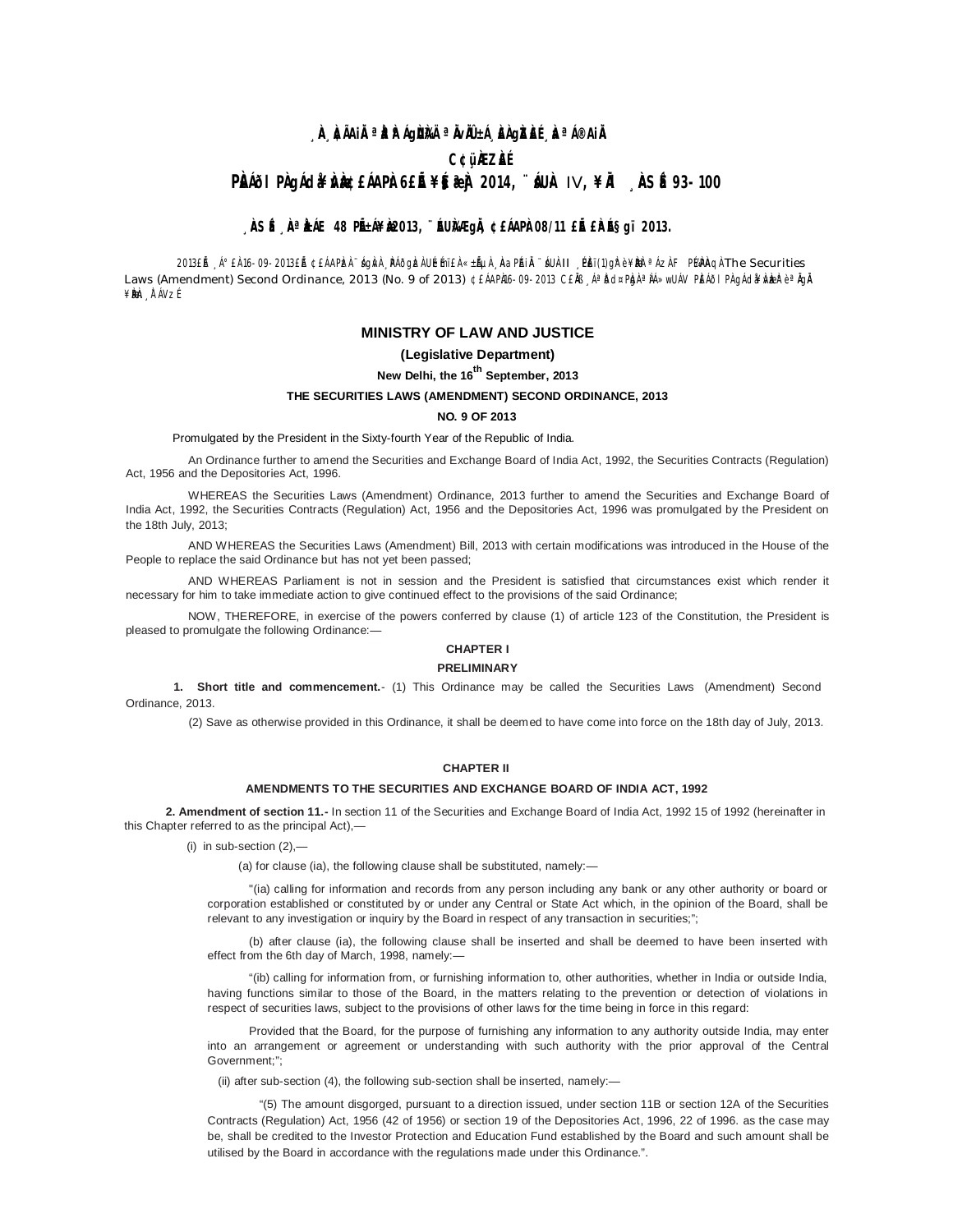**3**. **Amendment of section 11AA.-** In section 11AA of the principal Act,—

in sub-section (1)—

` (a) after the word, brackets and figure "sub-section (2)", the words, brackets, figure and letter "or sub-section (2A)" shall be inserted;

(b) the following proviso shall be inserted, namely:—

"Provided that any pooling of funds under any scheme or arrangement, which is not registered with the Board or is not covered under sub-section (3), involving a corpus amount of one hundred crore rupees or more shall be deemed to be a collective investment scheme.";

(II) in sub-section (2), in the opening portion, for the word "company", the word "person" shall be substituted; (iii) after sub-section (2), the following sub-section shall be inserted, namely:-

"(2A) Any scheme or arrangement made or offered by any person satisfying the conditions as may be specified in accordance with the regulations made under this Act.";

(iv) in sub-section  $(3),$ 

notify,".

(a) after the word, brackets and figure "sub-section (2)", the words, brackets, figure and letter "or sub-section (2A)" shall be inserted;

b) after clause (viii), the following clause shall be inserted, namely:—

"(ix) such other scheme or arrangement which the Central Government may, in consultation with the Board,

**4. Amendment of section 11B.-** In section 11B of the principal Act, the following Explanation shall be inserted, namely:—

"Explanation.—For the removal of doubts, it is hereby declared that the power to issue directions under this section shall include and always be deemed to have been included the power to direct any person, who made profit or averted loss by indulging in any transaction or activity in contravention of the provisions of this Act or regulations made thereunder, the disgorge an amount equivalent to the wrongful gain made or loss averted by such contravention.".

**5. Amendment of section 11C**.- In section 11C of the principal Act,—

(i) for sub-section (8), the following sub-section shall be substituted, namely:-

'(8) Where in the course of an investigation, the Investigating Authority has reason to believe that any person or enterprise, as the case may be, to whom a notice under sub-section (3) has been issued or might be issued,-

(a) has omitted or failed to provide the information or produce documents as required in the notice; or

(b ) would not provide the information or produce documents which shall be useful for, or relevant to, the investigation; or

(c) would destroy, mutilate, alter, falsify or secrete the information or documents useful for, or relevant to, the investigation,

then, the Chairman may, after being satisfied that it is necessary to do so, authorise the Investigating Authority or any other officer of the Board (the officer so authorised in all cases being hereinafter referred to as the authorised officer), to—

(i) enter and search, with such assistance, as may be required, the building, place, vessel, vehicle or aircraft where such information or documents are expected or believed to be kept;

(II) break open the lock of any door, box, locker, safe almirah or other receptacle for exercising the powers conferred by sub-clause (i), wherer the keys thereof are not available;

(iii) search any person who has got out of, or is about to get into, or is in, the building, place, vessel, vehicle or aircraft, if the authorised officer has reason to suspect that such person has secreted about his person any such books of account or other documents;

(iv) require any person who is found to be in possession or control of any books of account or other documents, maintained in the form of electronic record, to provide the authorised officer the necessary facility to inspect such books of account or other documents.

Explanation—For the purposes of this sub-clause, the expression "electronic record" shall have the meaning assigned to it in clause (t) of sub-section (1) of section 2 of the information Technology Act, 2000. (21 of 2000)

(v) seize any such books of account or other documents found as a result of such search;

vi) place marks of identification on any books of account or other documents or make or cause to be made extracts or copies therefrom;

(vii) record on oath the statement of any person who is found to be in possession or in control of the information or documents referred to in sub-clause (i), (iii) and (iv).';

(ii) for sub-section (9), the following sub-section shall be substituted, namely,—

"(9) The Board may make regulations in relation to any search or seizure under this section; and in particular, without prejudice to the generality of the forgoing power, such regulations may provide for the procedure to be followed by the authorised officer—

(a) for obtaining ingress into any building, place, vessel, vehicle or aircracft to be searched where free ingress thereto is not available;

(b) for ensuring safe custody of any books of account or other documents or assets seized.";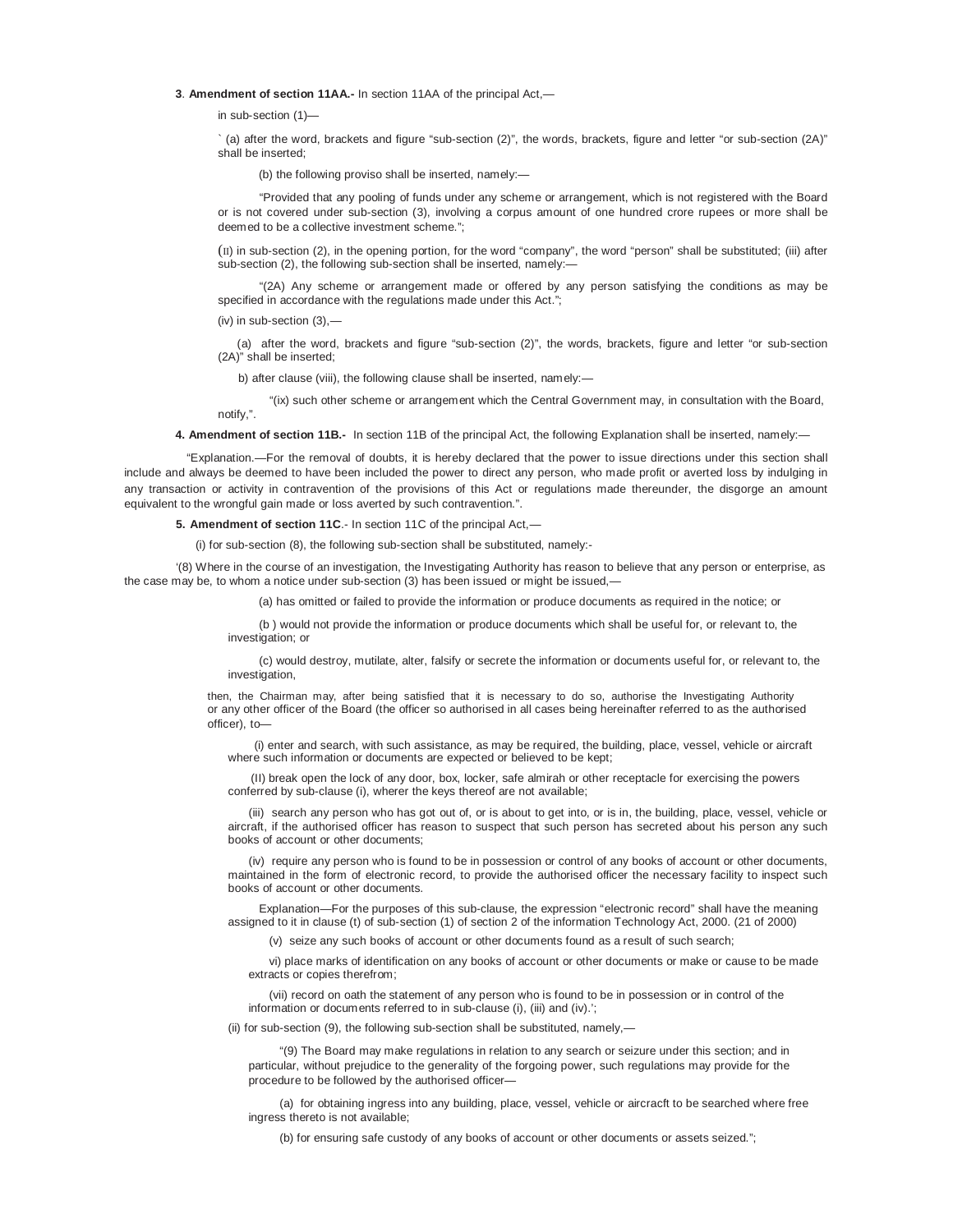(iii) in sub-section (10), the words "and inform the Magistrate of such return" shall be omitted.

**6. Insertion of new section 15JA.-** After section 15JA of the principal Act, the following section shall be inserted and shall be deemed to have been inserted with effect from the 20th day of April, 2007, namely:—

"**15JB. Settlement of administrative and civil proceedings.** - Notwithstanding anything contained in any other law for the time being in force, any person, against whom any proceedings have been initiated or may be initiated under section 11, section 11B, section 11D, sub-section (3) of section 12 or section 15-I, may file an application in writting to the Board proposing for settlement of the proceeding initiated or to be initiated for the alleged defaults.

(2) The Board may, after taking into consideration the nature, gravity and impact of defaults, agree to the proposal for settlement, on payment of such sum by the defaulter or on such other terms as may be determined by the Board in accordance with the regulations made under this Act.

(3) The settlement proceedings under this section shall be conducted in accordance with the procedure specified in the regulations made under this Act.

(4) No appeal shall lie under section 15T against any order passed by the Board or Adjudicating officer, as the case may be, under this section.".

**7. Amendment of section 15T.-** In section 15T of the principal Act, sub-section (2) shall be omitted.

**8. Amendment of section 26.-** In section 26 of the principal Act, sub-section (2) shall be omitted

**9. Insertion of new sections 26A, 26B, 26C, 26D and 26E.-** After section 26 of the principal Act, the following sections shall be inserted, namely:—

**"26A**. **Establishment of special courts.-** (1) The Central Government may, for the purpose of providing speedy trial of offences under this Act, by notification, establish or designate as many Special Courts as may be necessary.

(2) A Special Court shall consist of a single judge who shall be appointed by the Central Government with the concurrence of the Chief Justice of the High Court within whose jurisdiction the judge to be appointed is working.

(3) A person shall not be qualified for appointment as a judge of a Special Court unless he is, immediately before such appointment, holding the office of a Sessions Judge or an Additional Sessions Judge, as the case may be.

**26B. Offences triable by Speical Courts.-** Notwithstanding anything contained in the Code of Criminal Procedure, 1973, (2 of 1974) all offences under this Act committed prior to the date of commencement of the Securities Laws (Amendment) Second Ordinance, 2013 2 of 1974 or on or after the date of such commencement, shall be taken cognizance of and triable by the Special Court established for the area in which the offence is committed or where there are more Special Courts than one for such area, by such one of them as may be specified in this behalf by the High Court concerned.

**26C. Appeal and revision.-** The High Court may exercise, so far as may be applicable, all the powers conferred by Chapters XXIX and XXX of the Code of Criminal Procedure, 1973( 2 of 1974.) on a High Court, as if a Special Court within the local limits of the jurisdiction of the High Court were a Court of Session trying cases within the local limits of the jurisdiction of the High Court.

**26D. Application of Code to proceedings before Special Court.-** (1) Save as otherwise provided in this Act, the provisions of the Code of Criminal Procedure, 1973 (2 of 1974) shall apply to the proceedings before a Special Court and for the purposes of the said provisions, the Special Court shall be deemed to be a Court of Session and the person conducting prosecution before a Special Court shall be deemed to be a Public Prosecutor within the meaning of clause (u) of section 2 of the Code of Criminal Procedure, 1973.

(2) The person conducting prosecution referred to in sub-section (1) should have been in practice as an Advocate for not less than seven years or should have held a post, for a period of not less than seven years, under the Union or a State, requiring special knowledge of law.

**26E. Transitional provisons.-** Any offence committed under this Act, which is triable by a Special Court shall, until a Special Court is established, be taken cognizance of and tried by a Court of Session exercising jurisdiction over the area, notwithstanding anything contained in the Code of Criminal Procedure, 1973. (2 of 1974)

Provided that nothing contained in this section shall affect the powers of the High Court under section 407 of the Code of Criminal Procedure, 1973 (2 of 1974) to transfer any case or class of cases taken cognizance by a Court of Session under this Section.".

**10. Insertion of new section 28A.-** After section 28 of the principal Act, the following section shall be inserted, namely:—

**'28A. Recovery of amounts.-** (1) If a person fails to pay the penalty imposed by the adjudicating officer or fails to comply with any direction of the Board for refund of monies or fails to comply with a direction of disgorgement order issued under section 11B or fails to pay any fees due to the Board, the Recovery Officer may draw up under his signature a statement in the specified form specifying the amount due from the person (such statement being hereafter in this Chapter referred to as certificate) and shall proceed to recover from such person the amount specified in the certificate by one or more of the following modes, namely:-

- (*A*) attachment and sale of the person's movable property;
- (*B*) attachment of the person's bank accounts
- *(C*) attachment and sale of the person's immovable property;
- *(D*) arrest of the person and his detention in prison;
- (*E*) appointing a receiver for the management of the person's movable and immovable properties;

and for this purpose, the provisions of sections 221 to 227, 228A, 229, 232, the Second and Third Schedules to the Income-tax Act, 1961 (43 of 1961) and the Income-tax (Certificate Proceedings) Rules, 1962, as in force from time to time, in so far as may be, apply with necessary modifications as if the said provisions and the rules made thereunder were the provisions of this Act and referred to the amount due under this Act instead of to income-tax under the Income-tax Act, 1961.

**Explanation 1.—**For the purpose of this sub-section, the person's movable or immovable property or monies held in bank accounts shall include any property or monies held in bank accounts which has been transferred directly or indirectly on or after the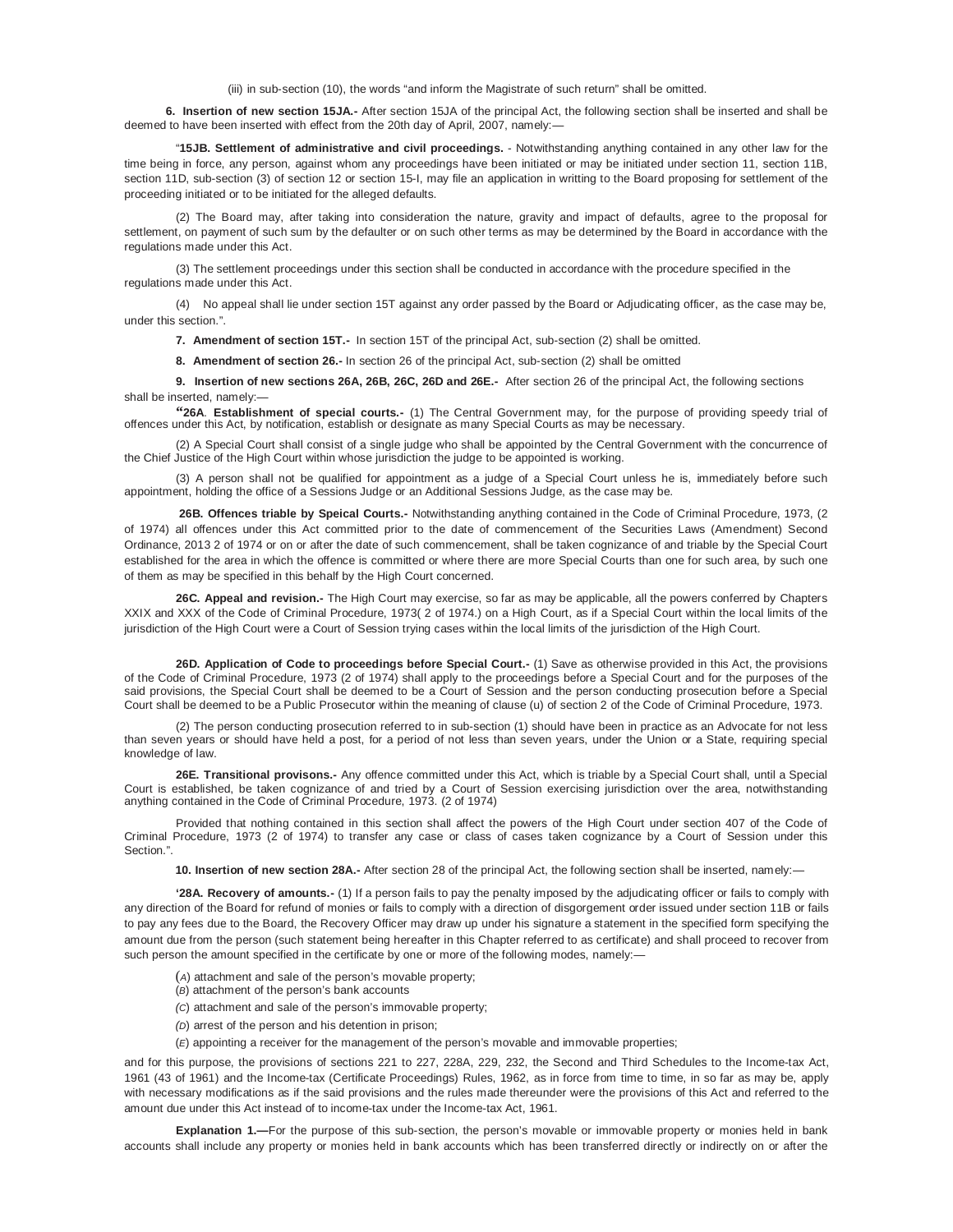date when the amount specified in certificate had become due, by the person to his spouse or minor child or son's wife or son's minor child, otherwise than for adequate consideration and which is held by, or stands in the name of, any of the persons aforesaid; and so far as the movable or immovable property or monies held in bank accounts so transferred to his minor child or his son's minor child is concerned, it shall, even after the date of attainment of majority by such minor child or son's minor child, as the case may be, continue to be included in the person's movable or immovable property or monies held in bank accounts for recovering any amount due from the person under this Act.

**Explanation 2.—** Any reference under the provisions of the Second and Third Schedules to the Income-tax Act, 1961 (43 of 1961) and the Income-tax (Certificate Proceedings) Rules, 1962 to the assessee shall be construed as a reference to the person specified in the certificate.

**Explanation 3.—**Any reference to appeal in Chapter XVIID and the Second Schedule to the Income-tax Act, 1961, (43 of 1961) shall be construed as a reference to appeal before the Securities Appellate Tribunal under section 15T of this Act.

(*2*) The Recovery Officer shall be empowered to seek the assistance of the local district administration while exercising the powers under sub-section (*1*).

(*3*) Notwithstanding anything contained in any other law for the time being in force, the recovery of amounts by a Recovery Officer under sub-section (*1*), pursuant to non-compliance with any direction issued by the Board under section 11B, shall have precedence over any other claim against such person.

(4) For the porpose of sub-section (*1*)*,* ( *2*) and (*3*), the expression "Recovery Officer" means any officer of the Board who may be authorised, by general or special order in writing, to exercise the powers of a Recovery Officer.

**11. Amendment to section 30.-** In section 30 of the principal Act, in sub-section (*2*),—

(*I*) after clause (c), the following clauses shall be inserted, namely:—

"(ca) the utilisation of the amount credited under sub-section (5) of section 11;

(cb) the fulfillment of other conditions relating to collective investment scheme under sub-section (2A) of section 11AA;

(cc) the procedure to be followed by the authorised officer for search or seizure under sub-section (9) of section 11C;";

(ii) after clause (d), the following clauses shall be inserted, namely:—

"(da) the terms determined by the Board for settlement of proceedings under sub-section (2) and the procedure for conducting of settlement proceedings under sub-section (3) of section 15JB;

(db) any other matter which is required to be, or may be, specified by regulations or in respect of which provision is to be made by regulations.".

**12. Insertion of new section 34A.-** After section 34 of the principal Act, the following section shall be inserted, namely:—

**"34A. Validation of certain acts. -** Any act or thing done or purporting to have been done under the principal Act, in respect of calling for information from, or furnishing information to, other authorities, whether in India or outside India, having functions similar to those of the Board and in respect of settlement of administrative and civil proceedings, shall, for all purposes, be deemed to be valid and effective as if the amendments made to the principal Act had been in force at all material times.".

#### **CHAPTER III**

## **AMENDMENTS TO THE SECURITIES CONTRACTS (REGULATION) ACT, 1956**

**13. Amendment of section 12A. .-** In section 12A of the Securities Contracts (Regulation) Act, 1956 (42 of 1956) (hereafter in this Chapter referred to as 'the principal' Act), the following Explanation shall be inserted, namely:-

"**Explanation.—** For the removal of doubts, it is hereby declared that power to issue directions under this section shall include and always be deemed to have been included the power to direct any person, who made profit or averted loss by indulging in any transaction or activity in contravention of the provisions of this Act or regulations made thereunder, to disgorge an amount equivalent to the wrongful gain made or loss averted by such contravention.".

**14. Insertion of new section 23JA. -** After section 23J of the principal Act, the following section shall be inserted and shall be deemed to have been inserted with effect from the 20th day of April, 2007, namely:-

**"23JA. Settlement of Administrative and Civil Proceedings.** (1) Notwithstanding anything contained in any other law for the time being in force, any person, against whom any proceedings have been initiated or may be initiated under section 12A or section 23-I, may file an application in writing to the Board proposing for settlement of the proceedings initiated or to be initiated for the alleged defaults.

(2) The Board may, after taking into consideration the nature, gravity and impact of defaults, agree to the proposal for settlement, on payment of such sum by the defaulter or on such other terms as may be determined by the Board in accordance with the regulations made under the Securities and Exchange Board of India Act, 1992. (15 of 1992.)

(3) For the purpose of settlement under this section, the procedure as specified by the Board under the Securities and Exchange Board of India Act, 1992 (15 of 1992.) shall apply

(4) No appeal shall lie under section 23L against any order passed by the Board or the adjudicating officer, as the case may be under this section.".

**15. Insertion of new section 23JB. -** After section 23JA of the principal Act as so inserted, the following section shall be inserted, namely:—

**23JB. (1) Recovery of amounts. -** If a person fails to pay the penalty imposed by the adjudicating officer or fails to comply with a direction of disgorgement order issued under section 12A or fails to pay any fees due to the Board, the Recovery Officer may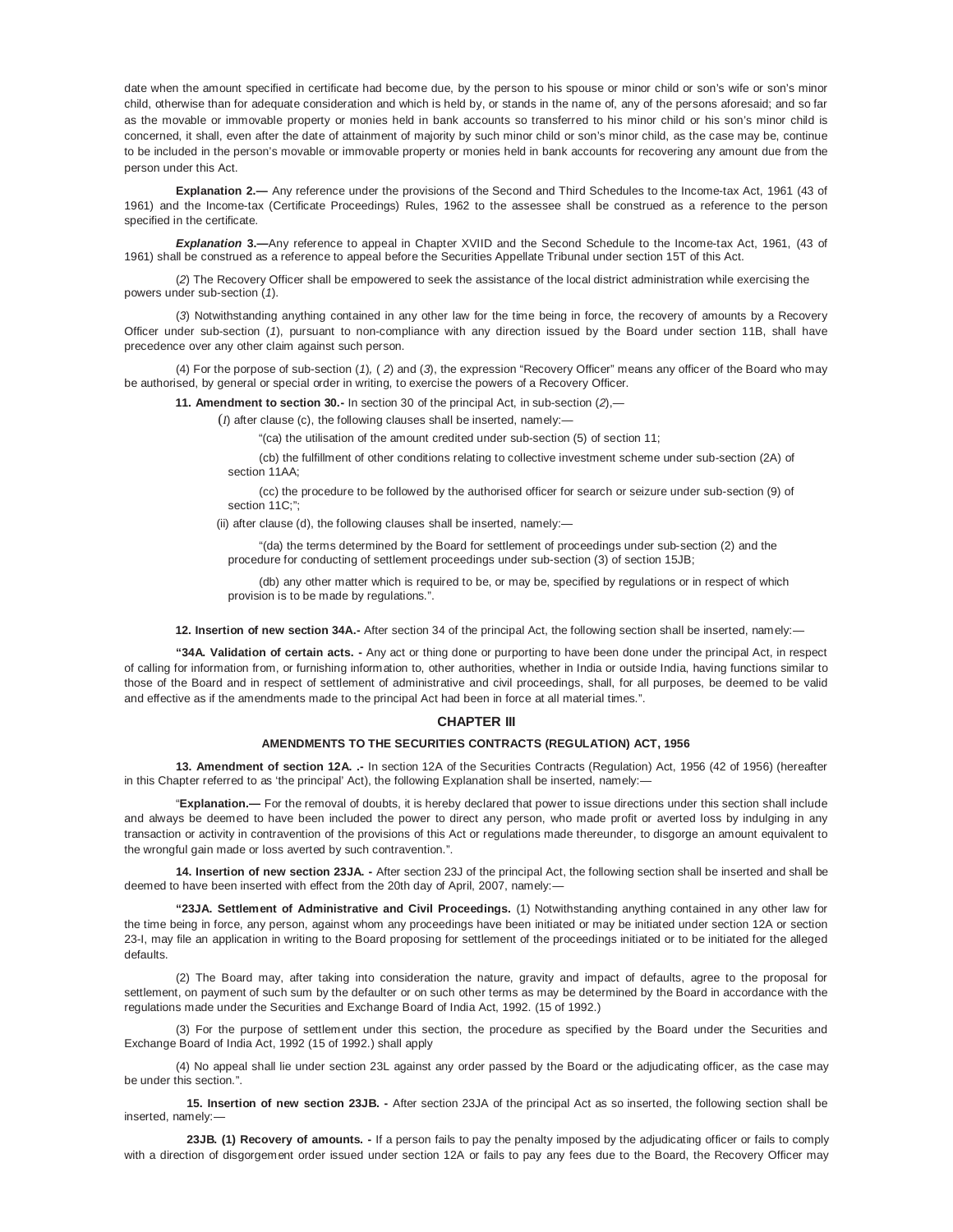draw up under his signature a statement in the specified form specifying the amount due from the person (such statement being hereafter in this Chapter referred to as certificate) and shall proceed to recover from such person the amount specified in the certificate by one or more of the following modes, namely:—

- (a) attachment and sale of the person's movable property;
- (b) attachment of the person's bank accounts;
- (c) attachment and sale of the person's immovable property;
- (d) arrest of the person and his detention in prison;
- (e) appointing a receiver for the management of the person's movable and immovable properties,

and for this purpose, the provisions of sections 221 to 227, 228A, 229, 232, the Second and Third Schedules to the Income-tax Act, 1961 (43 of 1961) and the Income-tax (Certificate Proceedings) rules, 1962, as in force from time to time, in so far as may be, apply with necessary modifications as if the said provisions and the rules thereunder were the provisions of this Act and referred to the amount due under this Act instead of to income-tax under the Income-tax Act, 1961.

**Explanation 1.—** For the purpose of this sub-section, the person's movable or immovable property or monies held in bank accounts shall include any property or monies held in bank accounts which has been transferred, directly or indirectly on or after the date when the amount specified in certificate had become due, by the person to his spouse or minor child or son's wife or son's minor child, otherwise than for adequate consideration, and which is held by, or stands in the name of, any of the persons aforesaid; and so far as the movable or immovable property or monies held in bank accounts so transferred to his minor child or his son's minor child is concerned, it shall, even after the date of attainment of majority by such minor child or son's minor child, as the case may be, continue to be included in the person's movable or immovable property or monies held in bank accounts for recovering any amount due from the person under this Act.

**Explanation 2.—** Any reference under the provisions of the Second and Third Schedules to the Income-tax Act, 1961 (43 of 1961) and the Income-tax (Certificate Proceedings) Rules, 1962 to the assessee shall be construed as a reference to the person specified in the certificate.

**Explanation 3.—** Any reference to appeal in Chapter XVIID and the Second Schedule to the Income-tax Act, 1961, (43 of 1961) shall be construed as a reference to appeal before the Securities Appellate Tribunal under section 23L of this Act.

(2) The recovery officer shall be empowered to seek the assistance of the local district administration while exercising the powers under sub-section (1).

(3) Notwithstanding anything contained in any other law for the time being in force, the recovery of amounts by a Recovery Officer under sub-section (1), pursuant to non-compliance with any direction issued by the Board under section 12A, shall have precedence over any other claim against such person.

(4) For the purposes of sub-section (1), (2) and (3) , the expression "Recovery Officer" menas any officer of the Board who may be authorised, by general or special order in writing to exercise the powers of a Recovery Officer.'.

**16. Amendment of Section 26.-** In section 26 of the principal Act, sub-section (2) shall be omitted.

**17. Insertion of new sections 26A, 26B, 26C, 26D and 26E .-** After section 26 of the principal Act, the following sections shall be inserted, namely:—

**"26A. (1) Establishment of Special Courts.-** The Central Government may, for the purpose of providing speedy trial of offences under this Act, by notification, establish or designate as many Special Courts as may be necessary.

(2) A Special Court shall consist of a single judge who shall be appointed by the Central Government with the concurrence of the Chief Justice of the High Court within whose jurisdiction the judge to be appointed is working.

(3) A person shall not be qualified for appointment as a judge of Special Court unless he is, immediately before such appointment, holding the office of a Sessions Judge or an Additional Sessions Judge, as the case may be.

**26B. Offences triable by Special Courts.-** Notwithstanding anything contained in the Code of Criminal Procedure, 1973, (2 of 1974) all offences under this Act committed prior to the date of commencement of the Securities Laws (Amendment) Second Ordinance, 2013 or on or after the date of such commencement, shall be taken congnizance of and triable by the Special Court established for the area in which the offence is committed or where there are more Special Courts than one for such area, by such one of them as may be specified in this behalf by the High Court concerned.

**26C. Appeal and Revision. -** The High Court may exercise, so far as may be applicable, all the power conferred by Chapters XXIX and XXX of the Code of Criminal Procedure, 1973 (2 of 1974) on a High Court, as if a Special Court within the local limits of the jurisdiction of the High Court were a Court of Session trying cases within the local limits of the jurisdiction of the High Court.

**26D. Application of Code to proceedings before Special Court.-** (1) Save as otherwise provided in this Act, the provisions of the Code of Criminal Procedure, 1973 (2 of 1974) shall apply to the proceedings before a Special Court and for the purposes of the said provisions, the Special Court shall be deemed to be a Court of Session and the person conducting prosecution before a Special Court shall be deemed to be a Public Prosecutor within the meaning of clause (u) of section 2 of the Code of Criminal Procedure, 1973.

(2) The person conducting prosecution referred to in sub-section (1) should have been in practice as an Advocate for not less than seven years or should have held a post, for a period of not less than seven years, under the Union or a State, requiring special knowledge of law.

**26E. Transitional provisions.-** Any offence committed under this Act, which is triable by a Special Court shall, until a Special Court is established, be taken cognizance of and tried by a Court of Session exercising jurisdiction over the area, notwithstanding anything contained in the Code of Criminal Procedure, 1973. (2 of 1974)

Provided that nothing contained in this section shall affect the powers of the High Court under section 407 of the Code to transfer any case or class of cases taken cognizance by a Court of Session under this section.".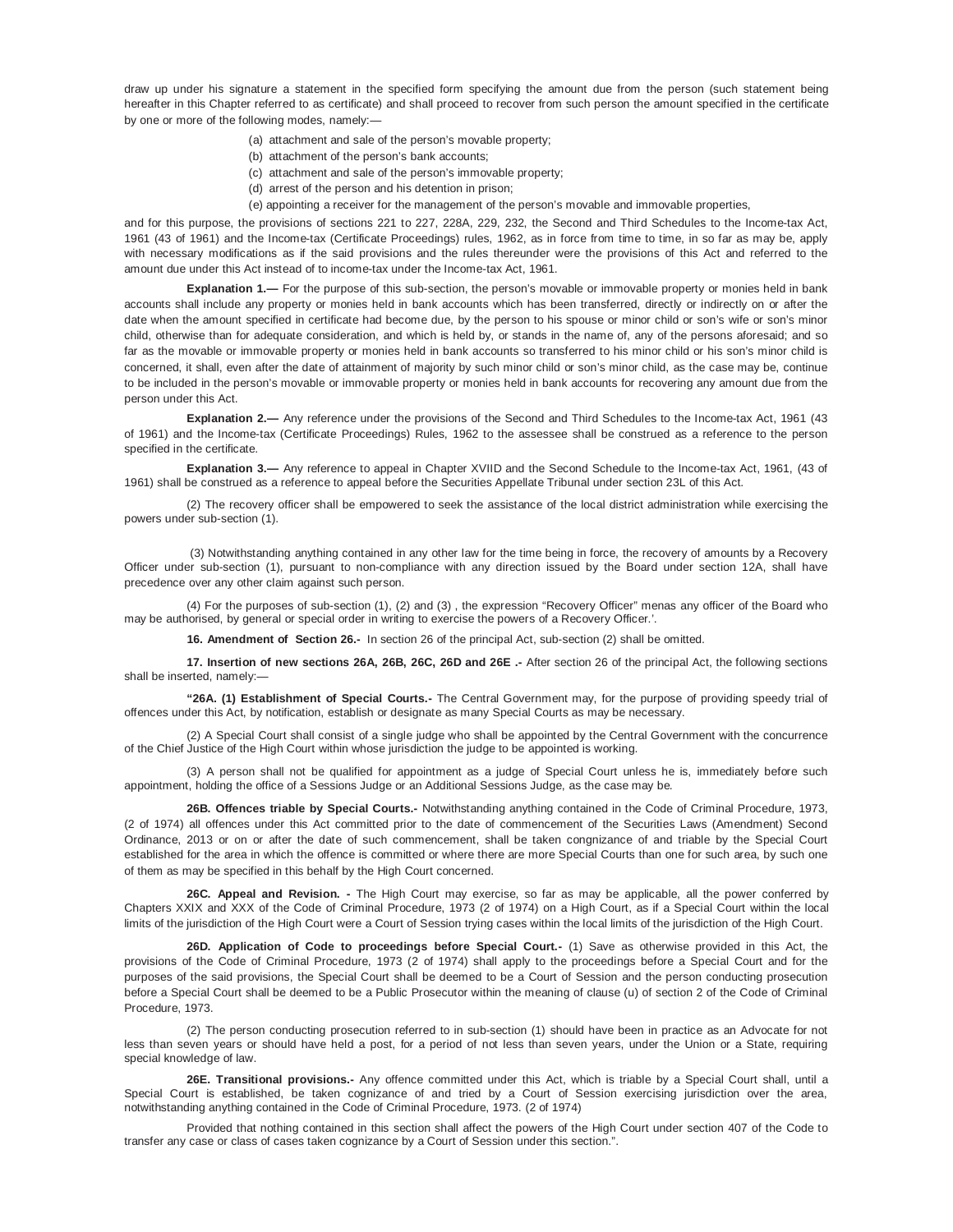**18. Insertion of new section 32.-** After section 31 of the principal Act, the following section shall be inserted, namely:—

**"32. Validation of Certain acts.-** Any act or thing done or purporting to have been done under the principal Act, in respect of settlement of administrative and civil proceedings, shall, for all purposes, be deemed to be valid and effective as if the amendments made to the principal Act had been in force at all material times.".

## **CHAPTER IV**

#### **AMENDMENTS TO THE DEPOSITORIES ACT, 1996**

**19. Amendment of section 19.-** In section 19 of the Depositories Act, 1996 (22 of 1996) (hereafter in this chapter referred to as the principal Act in this chapter), the following Explanation shall be inserted, namely:-

**"Explanation.—**For the removal of doubts, it is hereby declared that power to issue directions under this section shall include and always be deemed to have been included the power to direct any person, who made profit or averted loss by indulging in any transaction or activity in contravention of the provisions of this Act or regulations made thereunder, to disgorge an amount equivalent to the wrongful gain made or loss averted by such contravention.".

**20. Insertion of new section 19-IA.- After** section 19-I of the principal Act, the following section shall be inserted and shall be deemed to have been inserted with effect from the 20th day of April, 2007, namely:-

**Settlement of Administrative Civil Proceedings**.- "19-IA. (1) Notwithstanding anything contained in any other law for the time being in force, any person, against whom any proceedings have been initiated or may be initiated under section 19 or section 19H, as the case may be, may file an application in writing to the Board proposing for settlement of the proceedings initiated or to be initiated for the alleged defaults.

(2) The Board may, after taking into consideration the nature, gravity and impact of defaults, agree to the proposal for settlement, on payment of such sum by the defaulter or on such other terms as may be determined by the Board in accordance with the regulations made under the Securities and Exchange Board of India Act, 1992. (15 of 1992)

(3) For the purpose of settlement under this section, the procedure as specified by the Board under the Securities and Exchange Board of India Act, 1992 (15 of 1992) shall apply.

(4) No appeal shall lie under section 23A against any order passed by the Board or the adjudicating officer under this section.".

**21. Insertion of new section 19-IB.-** After section 19-IA of the principal Act as so inserted, the following shall be inserted, namely:—

**'19-IB Recovery of amounts.-** (1) If a person fails to pay the penalty imposed by the adjudicating officer or fails to comply with a direction of disgorgement order issued under section 19 or fails to pay any fees due to the Board, the Recovery Officer may draw up under his signature a statement in the specified form specifying the amount due from the person (such statement being hereafter in this Chapter referred to as certificate) and shall proceed to recover from such person the amount specified in the certificate by one or more of the following modes, namely:—

- (a) attachment and sale of the person's movable property;
- (b) attachment of the person's bank accounts;
- (c) attachment and sale of the person's immovable property;
- (d) arrest of the person and his detention in prison;
- (e) appointing a receiver for the management of the person's movable and immovable properties,

and for this purpose, the provisions of sections 221 to 227, 228A, 229, 232, the Second and Third Schedules to the Income-tax Act, 1961 (43 of 1961) and the Income-tax (Certificate Proceedings) Rules, 1962, as in force from time to time, in so far as may be, apply with necessary modifications as if the said provisions and the rules thereunder were the provisions of this Act and referred to the amount due under this Act instead of to income-tax under the Income-tax Act, 1961.

Explanation 1.— For the purposes of this sub-section, the person's movable or immovable property or monies held in bank accounts shall include any property or monies held in bank accounts which has been transferred, directly or indirectly on or after the date when the amount specified in certificate had become due, by the person to his spouse or minor child or son's wife or son's minor child, otherwise than for adequate consideration, and which is held by, or stands in the name of, any of the persons aforesaid; and so far as the movable or immovable property or monies held in bank accounts so transferred to his minor child or his son's minor child is concerned, it shall, even after the date of attainment of majority by such minor child or sons' minor child, as the case may be, continue to be included in the person's movable or immovable property or monies held in bank accounts for recovering any amount due from the person under this Act.

**Explanation 2.—** Any reference under the provisions of the Second and Third Schedules to the Income-tax Act, 1961 (43) of 1961) and the Income-tax (Certificate Proceedings) Rules, 1962 to the assessee shall be construed as a reference to the person specified in the certificate.

**Explanation 3.—**Any reference to appeal in Chapter XVIID and the Second Schedule to the Income-tax Act, 1961, (43 of 1961) shall be construed as a reference to appeal before the Securities Appellate Tribunal under section 23A of this Act.

(2) The recovery officer shall be empowered to seek the assistance of the local district administration while exercising the powers under sub-section (1).

(3) Notwithstanding anything contained in any other law for the time being in force, the recovery of amounts by a Recovery Officer under sub-section (1), pursuant to noncompliance with any direction issued by the Board under section 19, shall have precedence over any other claim against such person.

(4) For the purposes of sub-sections (1), (2) and (3), the expression "Recovery Officer" means any officer of the Board who may be authorised, by general or special order in writing, to exercise the powers of a Recovery Officer.

**22. Amendment of section 22.-** In section 22 of the Principal Act. sub-section (2) shall be omitted.

**23. Insertion of new sections 22C, 22D 22E, 22F and 22G.-** After section 22B of the principal Act, the following section